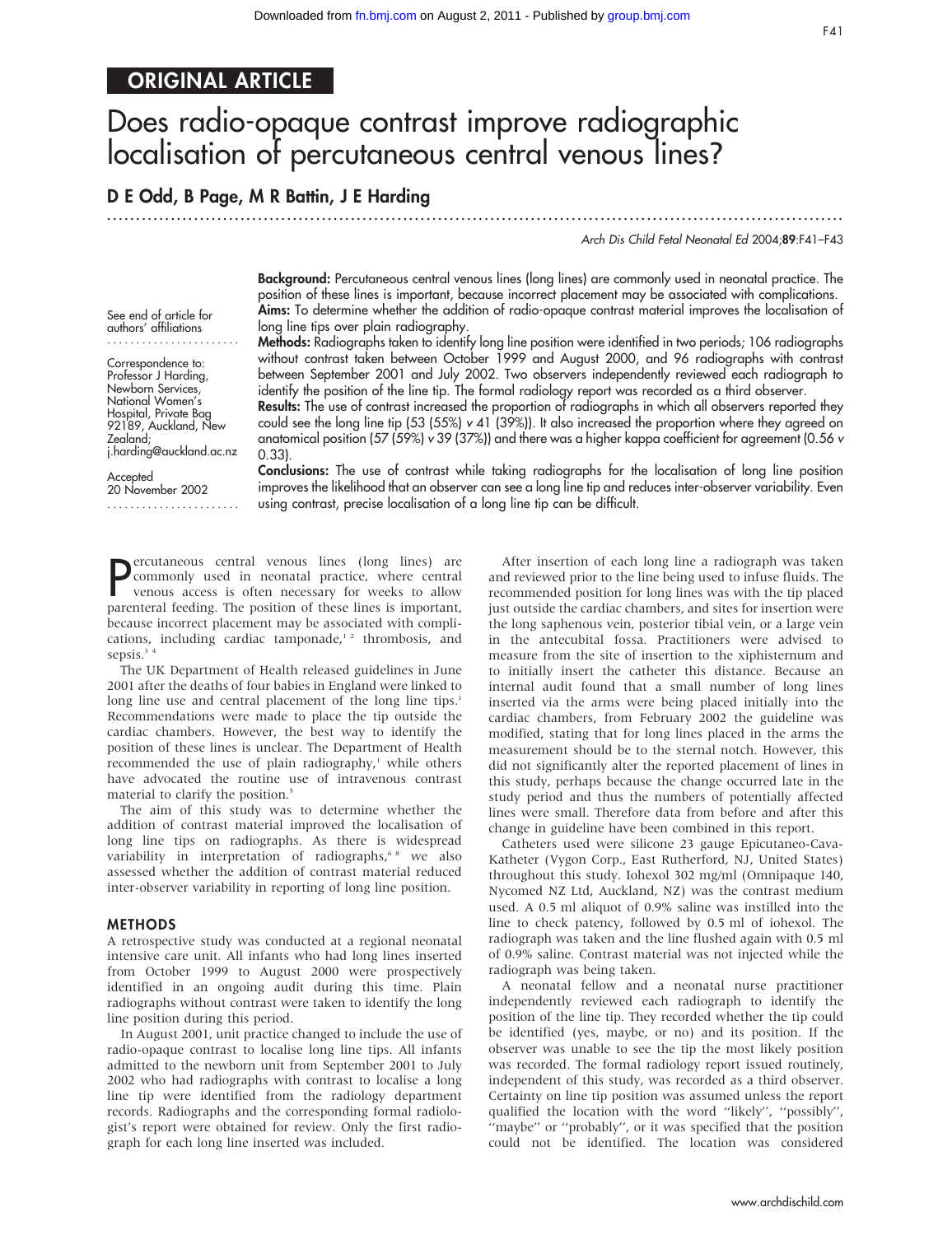|                                                                       | No contrast     | Contrast        |
|-----------------------------------------------------------------------|-----------------|-----------------|
| Radiographs reviewed                                                  | 106             | 96              |
| Number of babies                                                      | 92              | 89              |
| Males (n)                                                             | 58 (54%)        | 59 (61%)        |
| Gestation (weeks)                                                     | $28(23-40)$     | $28(23 - 41)$   |
| Birth weight (grams)                                                  | 1190 (540-3100) | 1110 (475-4380) |
| Age at insertion (days)                                               | $2(0-49)$       | $2(0-84)$       |
| Lines inserted via lower limb                                         | 41 (38%)        | 35 (37%)        |
| Babies with multiple lines*                                           | 13 (14%)        | 6(7%)           |
| Values are number (%) or median (range) as appropriate. There were no |                 |                 |

unsatisfactory if it was within the cardiac chambers or in an aberrant vessel.

Inter-observer variability was assessed by proportion of agreement and by using Cohen's kappa coefficient as a measure of chance corrected agreement.<sup>9</sup> Continuous variables were analysed by the Mann-Whitney U test and categorical variables were analysed by the  $\chi^2$  test using Statview (SAS Institute, Inc., Cary, NC, USA). Values are expressed as median (range) or number (%) as appropriate.

### RESULTS

## Study population

A total of 119 radiographs without contrast and 100 radiographs with contrast were identified. In 13 of the radiographs without contrast and four of those with contrast, the films could not be obtained or the formal radiology report did not comment on the long line position. This left 106 radiographs from 92 infants in the non-contrast group and 96 radiographs from 89 infants in the contrast group, which were included in this study. Median gestations were 28 (23–40) and 28 (23– 41) weeks, and birth weights were 1190 g (540–3100 g) and 1110 g (475–4380 g) in the non-contrast and contrast group respectively. One third of the lines were inserted via the lower limbs in each group (41 non-contrast, 35 contrast) (table  $1^{(T1)}$ ). In each case, three reports were obtained for each radiograph, one from each observer.

#### Line position

The reported position of the line tip was different between the two groups ( $p = 0.0007$ ), with the non-contrast group having more lines reported in the ventricle  $(21 (7%) v 6 (2%)$ reports) and fewer in the distal veins (50 (16%)  $v$  68 (24%) reports) (table 2(T2)). The most frequently reported position was in the superior or inferior vena cava in both groups (30– 36% non-contrast, 30–40% contrast) (table  $2^{(T2)}$ ).

|                                | No contrast  | Contrast      |
|--------------------------------|--------------|---------------|
| Number of reports              | 318          | 288           |
| Positions reported             |              |               |
| Distal vein                    | 50 (13-19%)  | 68 (22 - 25%) |
| <b>Iliac</b>                   | $25(6-11%)$  | $33(9 - 14%)$ |
| Superior or inferior vena cava | 105 (30-36%) | 103 (30-40%)  |
| Atrium                         | 80 (22-30%)  | 62 (19-24%)   |
| Ventricle                      | $21(4-11%)$  | $6(0-4%)$     |
| Other                          | $37(7-17%)$  | $16(2 - 7%)$  |

Inter-observer variation

The three observers reported the long line tip as seen in 66– 79%, maybe seen in 20–29%, and not seen in 1–5% of the radiographs. The observers thought the tip was in a satisfactory position in 85–88% of radiographs.

The observers all agreed that they saw the line tip in 47% of radiographs and agreed on position in 48% of radiographs. Agreement on the position was not affected by gender, gestation, birth weight of the baby, or age at insertion of the line. Agreement was more likely if the line was inserted via the lower limb as opposed to the upper limb or scalp (43  $(57\%) v 53 (42\%)$ ,  $p = 0.05$ ).

#### Effect of contrast

The use of contrast increased the proportion of radiographs in which all three observers reported they could see the long line tip (53 (55%)  $v$  41 (39%),  $p = 0.02$ ). It also increased the proportion where they agreed on anatomical position (57 (59%)  $v$  39 (37%),  $p = 0.001$ ) and there was a higher kappa coefficient for agreement (0.56  $\nu$  0.33). The use of contrast improved the proportion of radiographs in which all three observers reported a satisfactory placement (84 (88%)  $v$  81  $(76%)$ ,  $p = 0.04$ ), although there was no improvement in the kappa coefficient for agreement  $(0.47 \nu 0.41)$ .

In the subgroup of radiographs where one or more observers could not see the long line tip, the use of contrast improved the proportion in which the observers agreed on position (24 (56%)  $v$  13 (20%),  $p = 0.0001$ ). However, when all three observers felt they could see the tip, use of contrast did not improve the proportion in which they agreed (33  $(62\%) v 26 (63\%) p = 0.91$ .

#### **DISCUSSION**

Localisation of the tip of a long line is important in order to reduce the chance of adverse effects as a result of inappropriate line placement. $1-4$  We found that the use of contrast improves the localisation of long lines on radiography, but that even when contrast is used, precise localisation can be difficult.

The use of contrast improved the proportion of line tips seen by all three observers from one third to over a half. It also improved the proportion of lines in which the observers all agreed on the anatomical position by a similar amount. The improvement in proportion of agreement was confined to those long lines where one or more of the observers could not see the line tip. Where they all saw the line tip, contrast did not improve the inter-observer variability, and agreement between the two groups was similar. This suggests that contrast helps the localisation of line tips only in the radiographs that are more difficult to assess.

The kappa coefficient in this study has been used as a way to quantify the level of agreement, while correcting for chance. A kappa value of one would imply complete agreement of the three observers, a value of zero would suggest there was no agreement other than that which would be expected by chance, and a value of minus one would imply complete disagreement. Interpretation of kappa has been suggested<sup>10</sup> to consider levels between 0.21 and 0.40 consistent with poor, between 0.41 and 0.60 consistent with moderate, and above 0.60 consistent with good agreement. Using these criteria there was an improvement from poor (0.33) to moderate (0.56) agreement on position with the use of contrast.

Inter-observer variation must be taken into account in the interpretation of any radiographic investigation. Overall agreement in this study was poor. There was agreement on position in only 48% of radiographs, and even when the three observers all reported they could identify the long line tip there was agreement on position in only 63%. However, the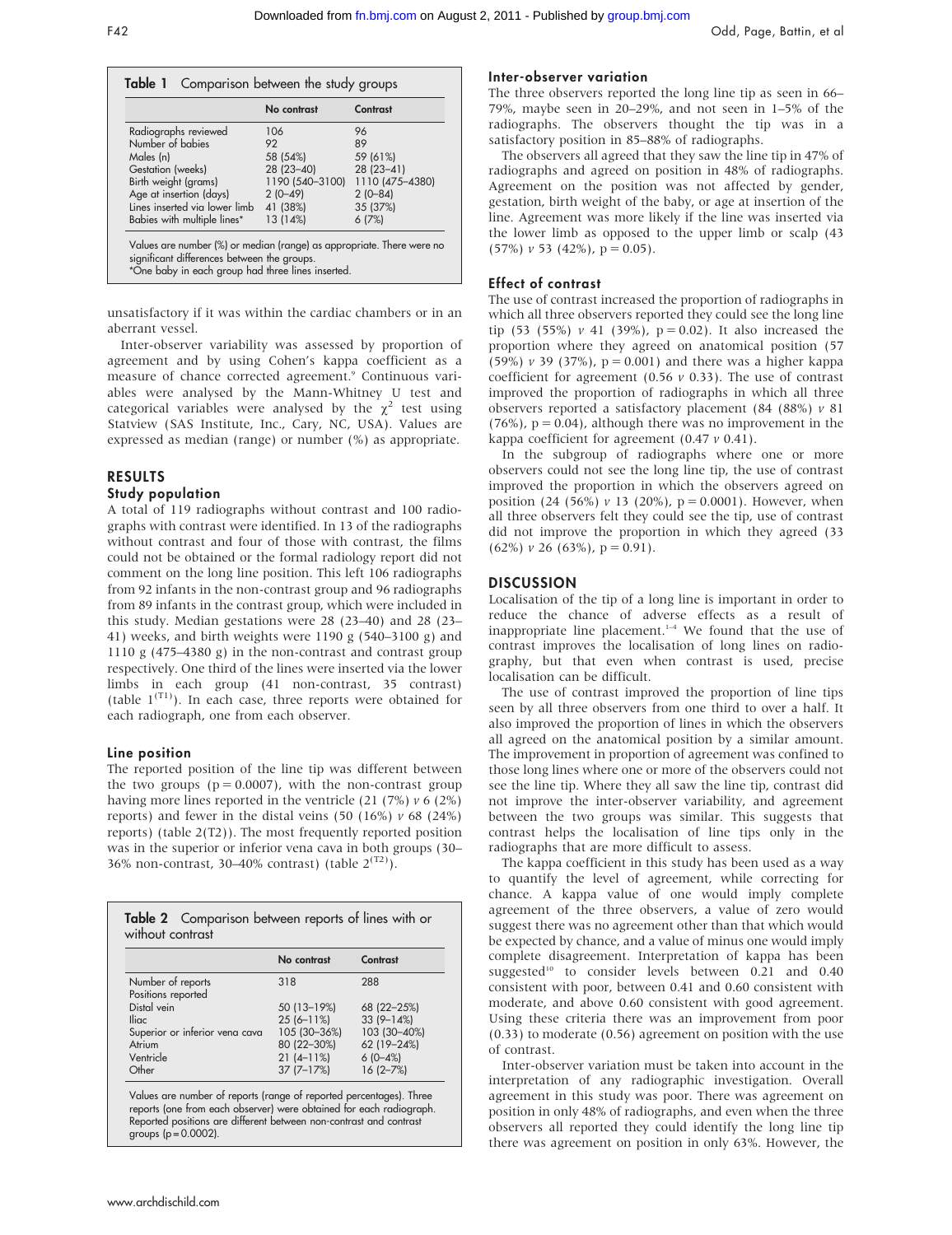kappa values in our study do not differ greatly from values reported in other studies looking at inter-observer variation on radiography for the diagnosis of other pathologies.<sup>6</sup>

There was a difference in reported position of the long line tip between the two study groups, with the tip more likely to be reported in the ventricle and less likely in a distal vein in the non-contrast group. The reason for this is unclear. The use of contrast itself may affect the position reported by making the tip easier to see. In particular, the reporting of centrally placed lines could be affected, where the mediastinal shadow may obscure the line position in the noncontrast group. However, it seems unlikely that the change in position itself could account for the improved inter-observer variability since the majority of the lines (57–58%) were reported to lie in the vena cavae or atria in both groups.

We also found that long lines inserted via the legs appear to be better visualised than those inserted via the arms or scalp. This may be because of the lack of radio-opaque structures in the abdomen compared to the mediastinum. However, this also does not account for any change in reported position with contrast, since the proportion of lines inserted via the legs was similar in both groups.

Only one previous study<sup>5</sup> has examined the use of contrast to localise long line position in neonates. In that study, plain radiography without contrast was used initially, and if the tip was not visible to a single observer, then a contrast radiograph was also taken. Half the line tips could not be visualised without contrast, but nearly all could be seen with the second radiograph. Recommendations were made for the routine use of contrast to determine long line position. Our study took a different approach, with infants only having a single radiograph and hence avoiding the potential confounding factor of multiple radiographs in only one arm of the study. In addition, we used a large number of radiographs and multiple observers to determine the position of the long line tip to reduce the subjective nature of its localisation.

Alternative techniques to improve localisation of long lines have been suggested. Ultrasound<sup>11 12</sup> has been shown to be effective but is operator dependent. The use of digital imaging<sup>13</sup> has been suggested, having the advantage that the resulting image can be manipulated on the computer screen in order the make the long line tip more conspicuous. Long lines containing metallic guidewires $14$  have also been advocated, although they have not been compared with plain radiography.

When contrast is used in our unit, each infant receives 0.5 ml of iohexol (302 mg/ml) to identify the long line. The concentration of iodine was 140 mg/ml in the preparation used, making the mean dose of iodine given to the infants in our study population 55 mg/kg. This is much lower than the lowest recommended dose from the manufacturers (Nycomed NZ Ltd, Auckland, NZ) for intravenous use (300 mg/kg), but could not be considered insignificant. Adverse effects of iodinated contrast reported in adults include platelet dysfunction,<sup>15</sup> anticoagulant effects,<sup>16</sup> and renal impairment.17 We did not look at adverse effects of contrast in this study and the effects of iodinated contrast material are relatively unknown in neonates. However, some studies have reported that the dose of iodine received in contrast material has been large enough to affect thyroid function.18 19 Other theoretical risks include the risk that repeated exposure to contrast may increase the likelihood of allergic reactions in later life, and the increased risk of sepsis as a result of the need to break into the line to administer the contrast. These potential risks need to be taken into account when considering the use of contrast in clinical practice.

The use of radio-opaque contrast while taking radiographs for the localisation of long line position improves the likelihood that an observer can see the tip and reduces the inter-observer variability. When using radiology to identify long line tip in neonates we recommend the routine use of contrast. However, even with the use of contrast, precise localisation of a long line tip can be difficult.

#### Authors' affiliations .....................

D E Odd, B Page, M R Battin, J E Harding, Newborn Services, National Women's Hospital, Private Bag 92189, Auckland, New Zealand

#### **REFERENCES**

- 1 DoH. Review of four neonatal deaths due to cardiac tamponade associated with the presence of a central venous catheter. Recommendations and Department of Health response.http://www.doh.gov.uk/manchesterbabies/ manchestersummary.
- 2 Beattie PG, Kuschel CA, Harding JE. Pericardial effusion complicating a
- percutaneous central venous line in a neonate. Acta Paediatr 1993;82:105–7. 3 Neubauer AP. Percutaneous central iv access in the neonate: experience with
- 535 silastic catheters. Acta Paediatr 1995;84:756–60. 4 Racadio JM, Doellman DA, Johnson ND, et al. Pediatric peripherally inserted central catheters: complication rates related to catheter tip location. Pediatrics 2001;107:E28.
- 5 Reece A, Ubhi T, Craig AR, et al. Positioning long lines: contrast versus plain radiography. Arch Dis Child Fetal Neonatal Ed 2001;84:F129–30.
- 6 Bloomfield FH, Teele RL, Voss M, et al. Inter- and intra-observer variability in the assessment of atelectasis and consolidation in neonatal chest radiographs. Pediatr Radiol 1999;29:459–62.
- 7 Melbye H, Dale K. Interobserver variability in the radiographic diagnosis of adult outpatient pneumonia. Acta Radiol 1992;33:79–81.
- 8 Collins CD, Wells AU, Hansell DM, et al. Observer variation in pattern type and extent of disease in fibrosing alveolitis on thin section computed
- tomography and chest radiography. Clin Radiol 1994;**49**:236–40.<br>9 **Cohen J**. A coefficient of agreement for nominal scales. *Educational and* Psychological Measurement 1960;20:37–46.
- 10 Brennan P, Silman A. Statistical methods for assessing observer variability in clinical measures. BMJ 1992;304:1491-4.
- 11 Diemer A. Central venous silastic catheters in newborns: localization by
- sonography and radiology. Pediatr Radiol 1987;17:15–17.<br>12 Madar RJ, Deshpande SA. Reappraisal of ultrasound imaging of neonatal<br>1996;75:F62–4. Arch Dis Child Fetal Neonatal Ed 1996;75:F62–4.
- 13 Bernard I, Banerjee I. Image inversion [e-letter]. Arch Dis Child Fetal Neonatal Ed http://adc.bmjjournals.com/cgi/eletters/fetalneonatal;84/2/F129#75 (posted 13 June 2001).<br>14 Yadav M. Where should the long line tip lie? [e-letter]. Arch Dis Child Feta
- Neonatal Ed http://adc.bmjjournals.com/cgi/eletters/fetalneonatal;84/2/ F129#71 (posted 14 May 2001).
- 15 Hardeman MR, Konijnenberg A, Sturk A, et al. Activation of platelets by low-osmolar contrast media: differential effects of ionic and nonionic agents. Radiology 1994;192:563–6.
- 16 Rasuli P, McLeish WA, Hammond DI. Anticoagulant effects of contrast materials: in vitro study of iohexol, ioxaglate, and diatrizoate. AJR Am J Roentgenol 1989;152:309-11.
- 17 Lasser EC, Lyon SG, Berry CC. Reports on contrast media reactions: analysis of data from reports to the U.S.Food and Drug Administration. Radiology 1997;203:605–10.
- 18 Parravicini E, Fontana C, Paterlini GL, et al. Iodine, thyroid function, and very low birth weight infants. Pediatrics 1996;98:730–4.
- 19 *l'Allemand D, Grüter A, Beyer P, et al.* Iodine in contrast agents and skin disinfectants is the major cause for hypothyroidism in premature infants during intensive care. Horm Res 1987;28:42-9.

www.archdischild.com